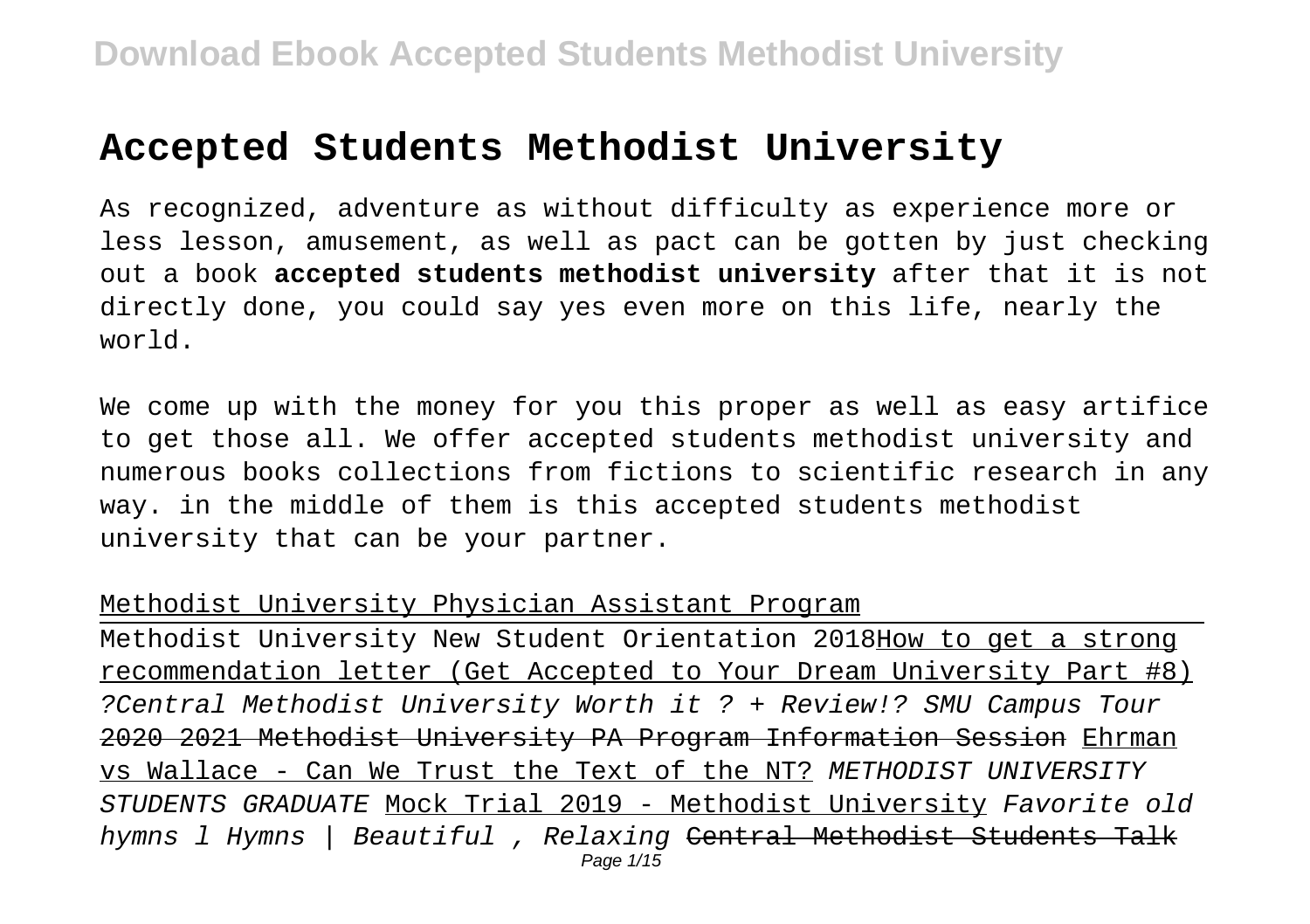Evolution Of Guitar \"The Office\" Style Applying for a Visa  $|$ Southern Methodist University Methodist University Department of Nursing White Coat Ceremony The Awakened Life Religious Life Summer 2020 Online Bible Study **Methodist Hymn Book No 121 ALL MY HEART THIS NIGHT REJOICES** Methodist University DPT White Coat Ceremony Methodism Methodist Religion 1847 E. Hedding Cincinnati Ohio scarce attractive leather book Robbie Robertson introduces Testimony at University Book Store - Seattle

Methodist University College Ghana LMS Training for Students Spartanburg Methodist College professors interviewing veterans for book Accepted Students Methodist University

The Green & Gold Social Network is a private social network for accepted Methodist University students. Through the Green & Gold Network, you will be able to meet other incoming Monarchs and get to know your future classmates. Invitations will be sent to your Methodist University e-mail account starting in March. Get Connected

Information for Accepted Students – Methodist University You are accepted. What is next? After your admission has been approved, you will be asked to submit an enrollment deposit. The deposit must be received prior to the issuance of your I-20. New Student Checklist Please print and follow in detail Fall 2019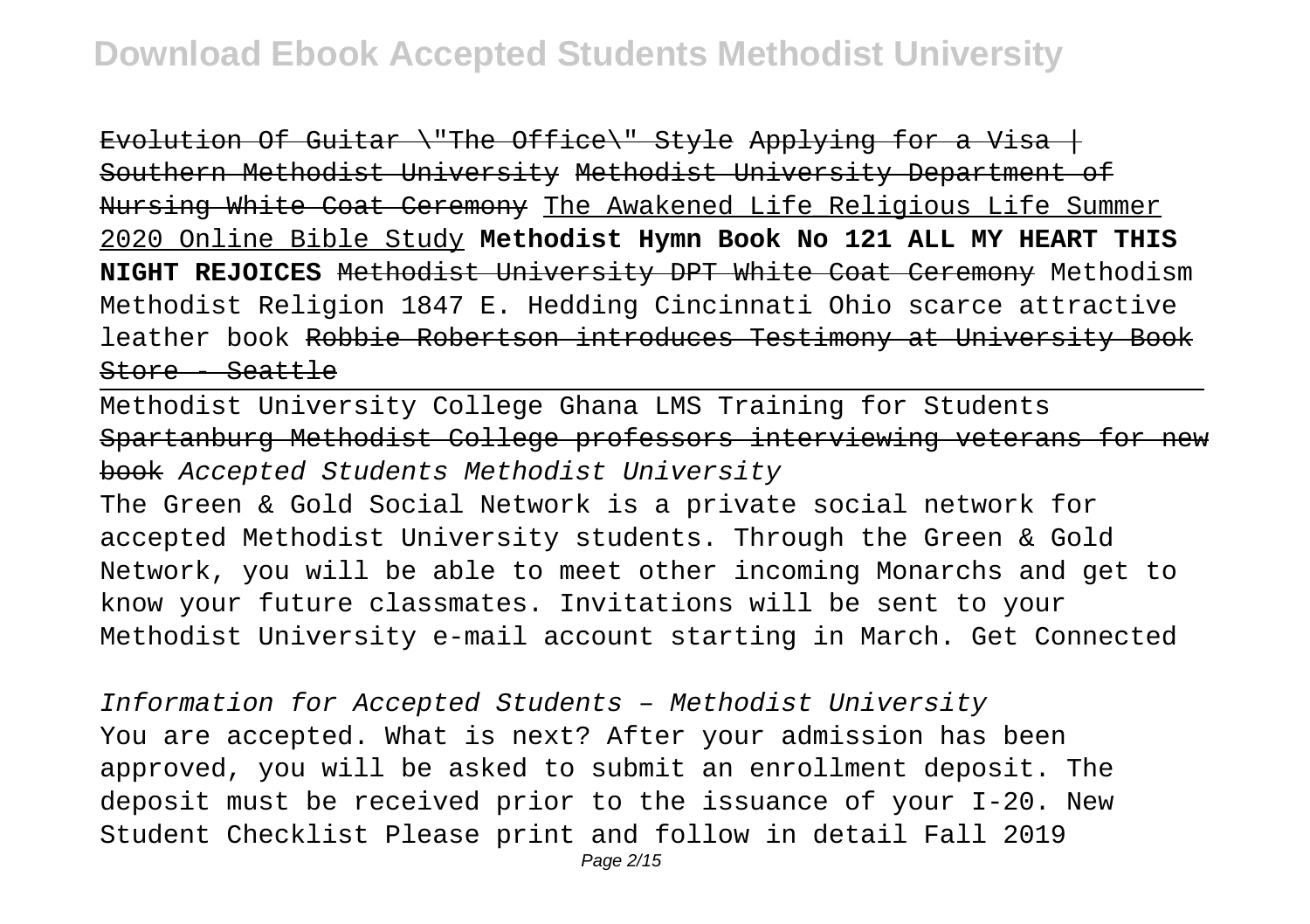Checklist for New International Students. Applying for the F-1 Visa It is imperative that you present a valid SEVIS I-20 to

Accepted International Students – Methodist University To accept the Housing Application/Contract, please log in to the myMU Student Portal to the Student Life tab and click the MyHousing Link. If you have questions regarding campus living, please browse this Web site, send an e-mail to jfiebig@methodist.edu, or call us at (910) 630-7370.

Accepted Residential Students – Methodist University Jenzabar University. Home ... Search. Search. Methodist ID: Password: I forgot my password. Content on myMU may be intermittent on Friday, December 18th from 8:30 AM to 2 PM as we upgrade the software. You are here: Admissions > Accepted Students. Sidebar. ... You are here: Admissions > Accepted Students.

#### Accepted Students - Methodist University

Methodist University requires the following courses: 4 years of English; 2 years of Math (Algebra I, Geometry) 3 years of Social Sciences (history, psychology, government, economics, etc.) 3 years of Science with 1 lab science (Biology, Chemistry, Physics) Methodist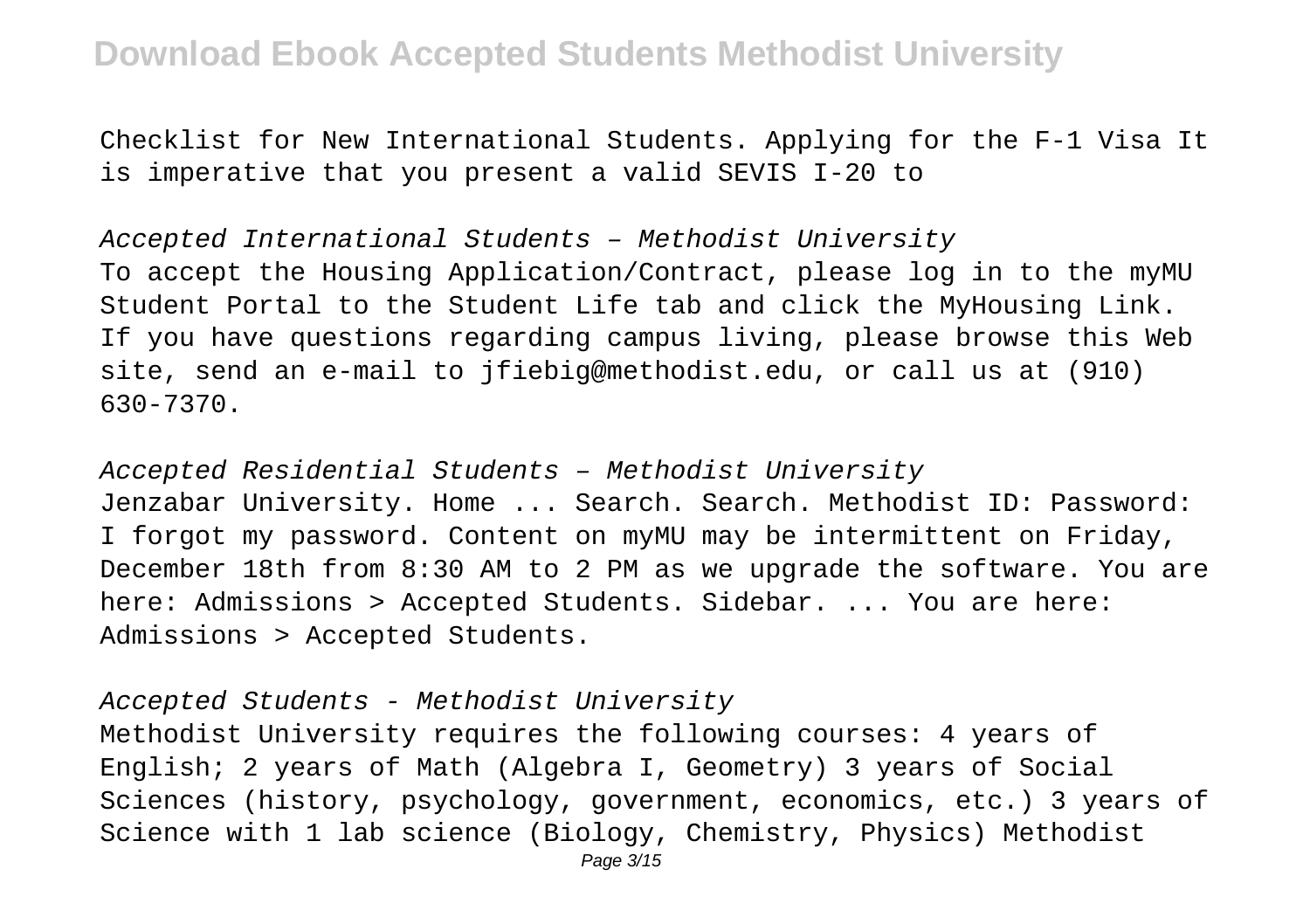University strongly recommends the following courses in addition to the above:

Frequently Asked Questions about ... - Methodist University Mustang Strong. Learn about the return to campus 2020. Please note the SMU campus will be closed from December 21, 2020-January 1, 2021 (reopening on January 4, 2021) for the holiday break. Welcome to SMU's Class of 2025! To reserve your place in SMU's Class of 2025, pay your nonrefundable \$750 ...

Admitted First-Year Students - SMU

Degree Awarded Bachelor of Music (B.M.) Voice Major Requirements The Music Performance major (Voice) consists of 62-71 s.h. distributed as follows: Required Core Courses MUS 1600 Music Fundamentals (Required if student does not pass the diagnostic exam) (3 s.h.) MUS 1610 Music Theory I (3 s.h.) MUS 1620 Music Theory II (3 s.h.) MUS 1070 Aural Skills I (1 s.h.) MUS 1080 Aural Skills

Music Performance – Methodist University

Methodist University is a participating partner of the North Carolina Child Welfare Education Collaborative. As the first private university to be admitted, the Child Welfare Course is designed to provide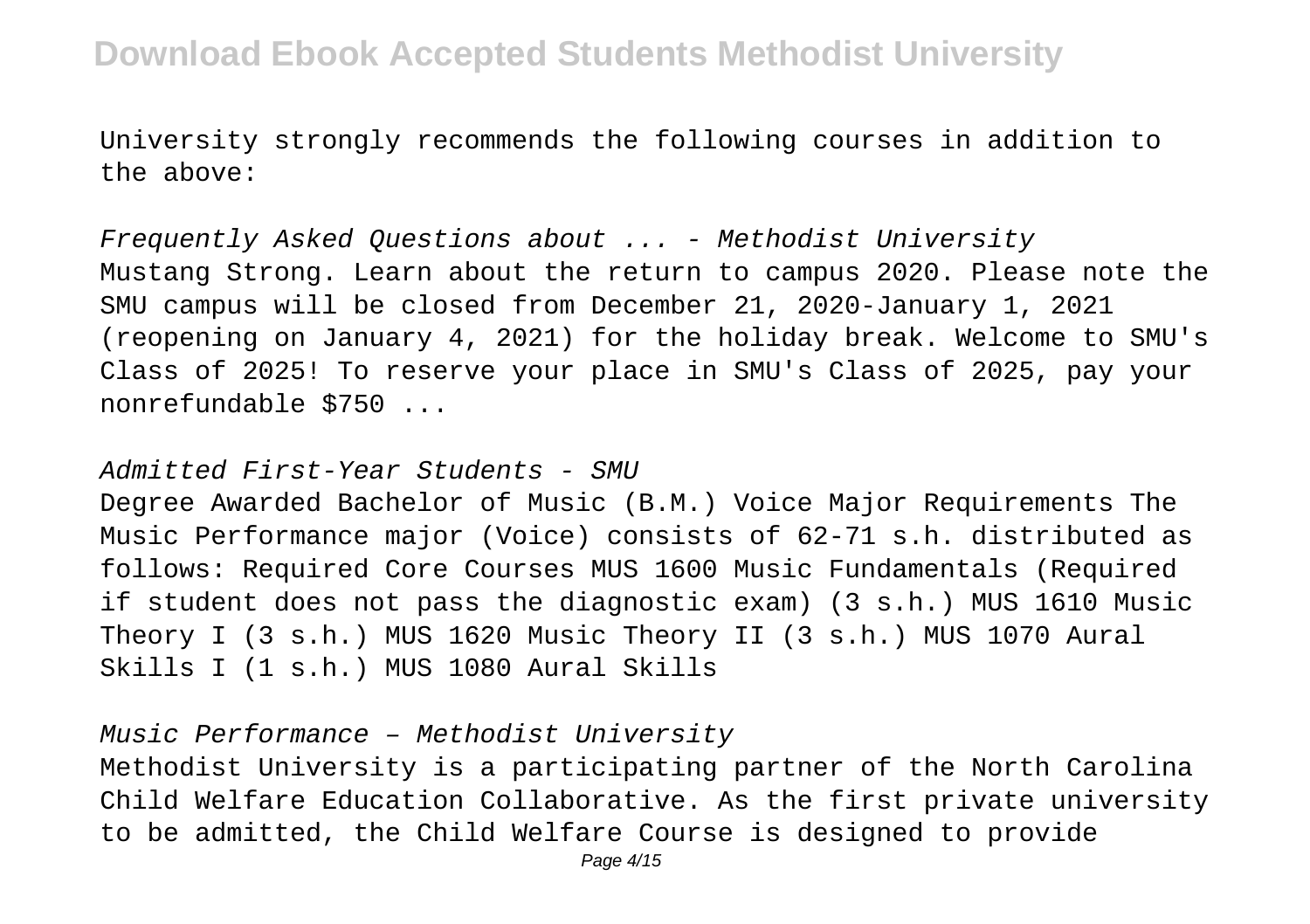practice knowledge and skills for students preparing for positions in public Child Welfare and other child serving organizations.

#### Social Work – Methodist University

Dr. Fagan brings to Methodist University over 30 years of practice experience in the areas of juvenile justice, child welfare, AIDS services, nursing home services and nephrology social work. She is a regular at Chapel on Wednesdays and enjoys participating in activities to support MU and its students.

#### Social Work Faculty – Methodist University

The Methodist University Music Department enabled me to be come a wellrounded educator and musician. Because of the in-depth and individualized education provided by highly skilled faculty, I have been able to reach new heights both as an educator and as a performer.

#### - Methodist University

Accepted Students Methodist University As recognized, adventure as without difficulty as experience virtually lesson, amusement, as well as contract can be gotten by just checking out a books accepted students methodist university also it is not directly done, you could tolerate even more all but this life, with reference to the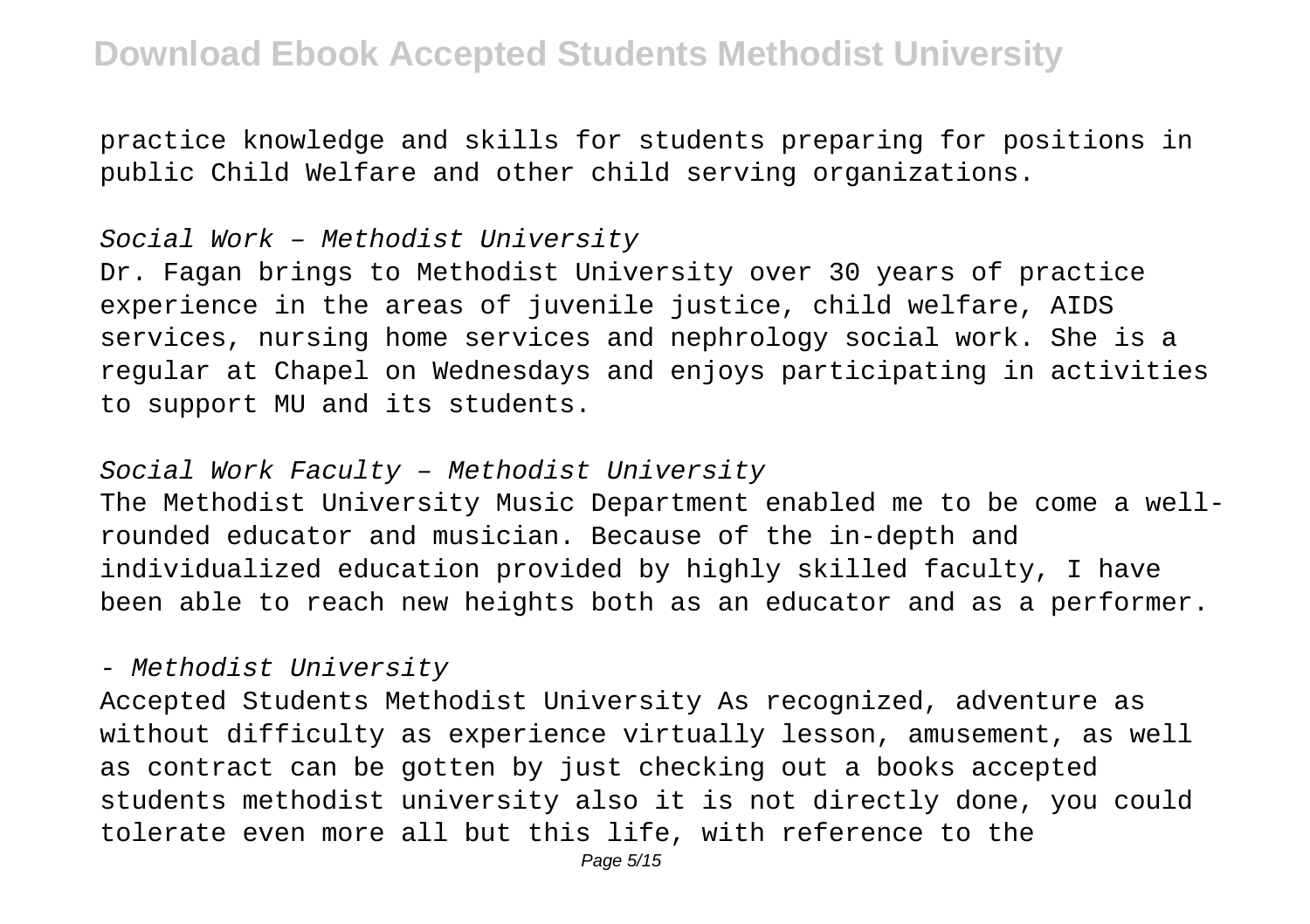#### Accepted Students Methodist University

What are the SAT requirements for students to be admitted to Methodist University? Methodist University typically requires applicants to be in the top 68 percent of SAT test takers. The school consistently takes SAT composite scores down to 960 on a 1600 scale, below which admission should be considered a reach. We estimate some students could be accepted with SAT's as low as 860.

Methodist University - Admission Requirements, SAT, ACT ... Congratulations on your admission to Southern Methodist University! In preparation for the semester to come, below are links for admitted students. If you need more information, please contact us ...

Admitted Students - Southern Methodist University SMU happily accepts and reviews applications from students attending non-traditional high schools, including homeschools and online high schools. A student who has been home-schooled is subject to the same review as a student applying from a traditional high school (please follow the application instructions).

Home-Schooled or Non-Traditional High School Students - SMU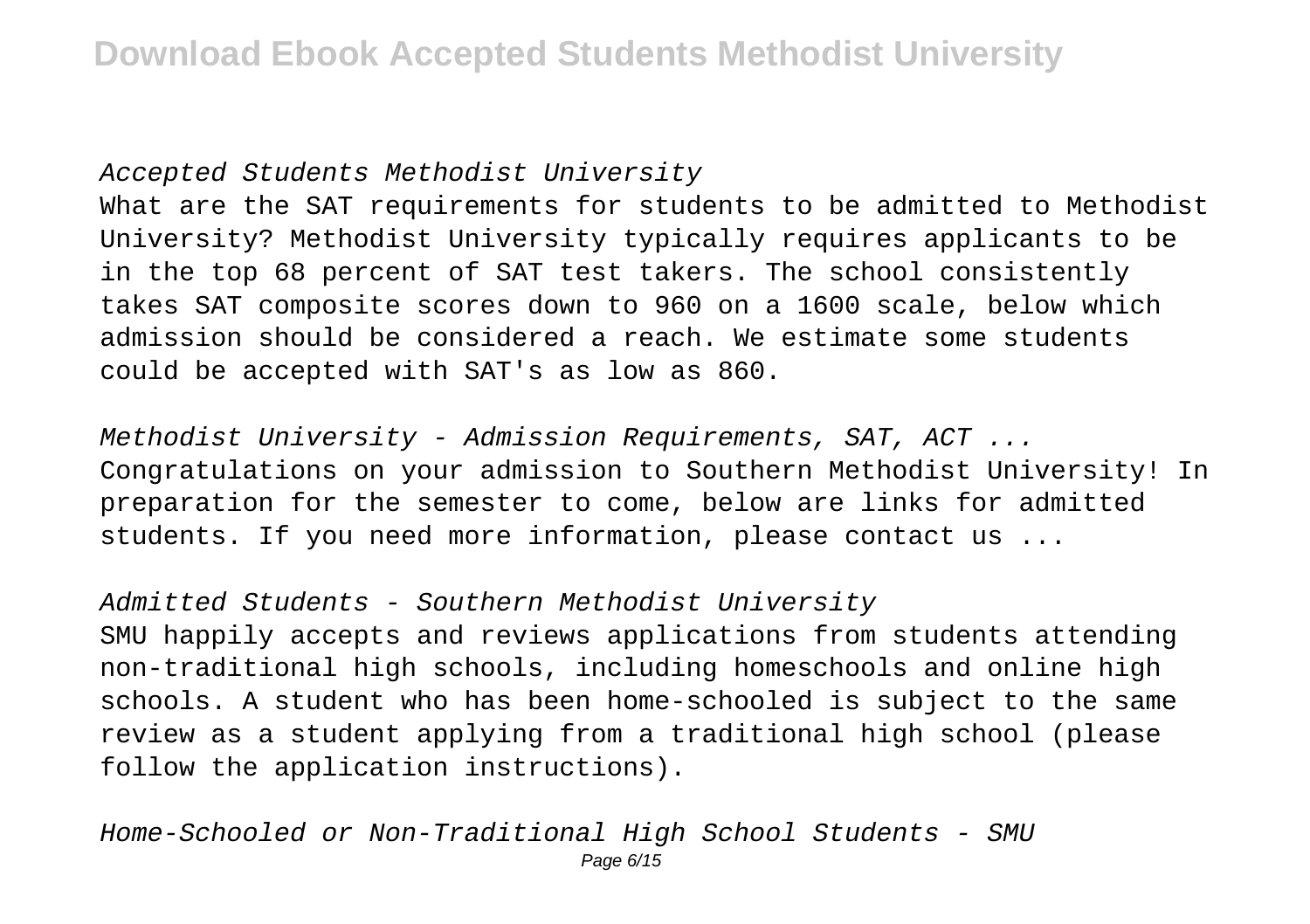The City University of New York (CUNY) is an institution committed to promoting the physical, intellectual, and social development of all individuals. As such, CUNY seeks to prevent the abuse of drugs and alcohol, which can adversely impact performance and threaten the health and safety of students, employees, their families, and the general ...

#### # Methodist Hospital Jackson Ms

By applying sampled GPA data from over 150 schools, we are able to estimate that the Southern Methodist University (SMU) average GPA ranges from 3.55 to 3.78 for accepted students. Approximately 50% of all students which applied were admitted at SMU, and from those that were granted acceptance roughly 23% continued on to attend.

Southern Methodist University (SMU) Acceptance Rate ... Join us for Destination SMU, designed exclusively for admitted students to experience what it's like to be an SMU student. Meet your future classmates, attend a variety of classes and interact with professors and current students during this engaging preview of academic and campus life.

Southern Methodist University - Destination SMU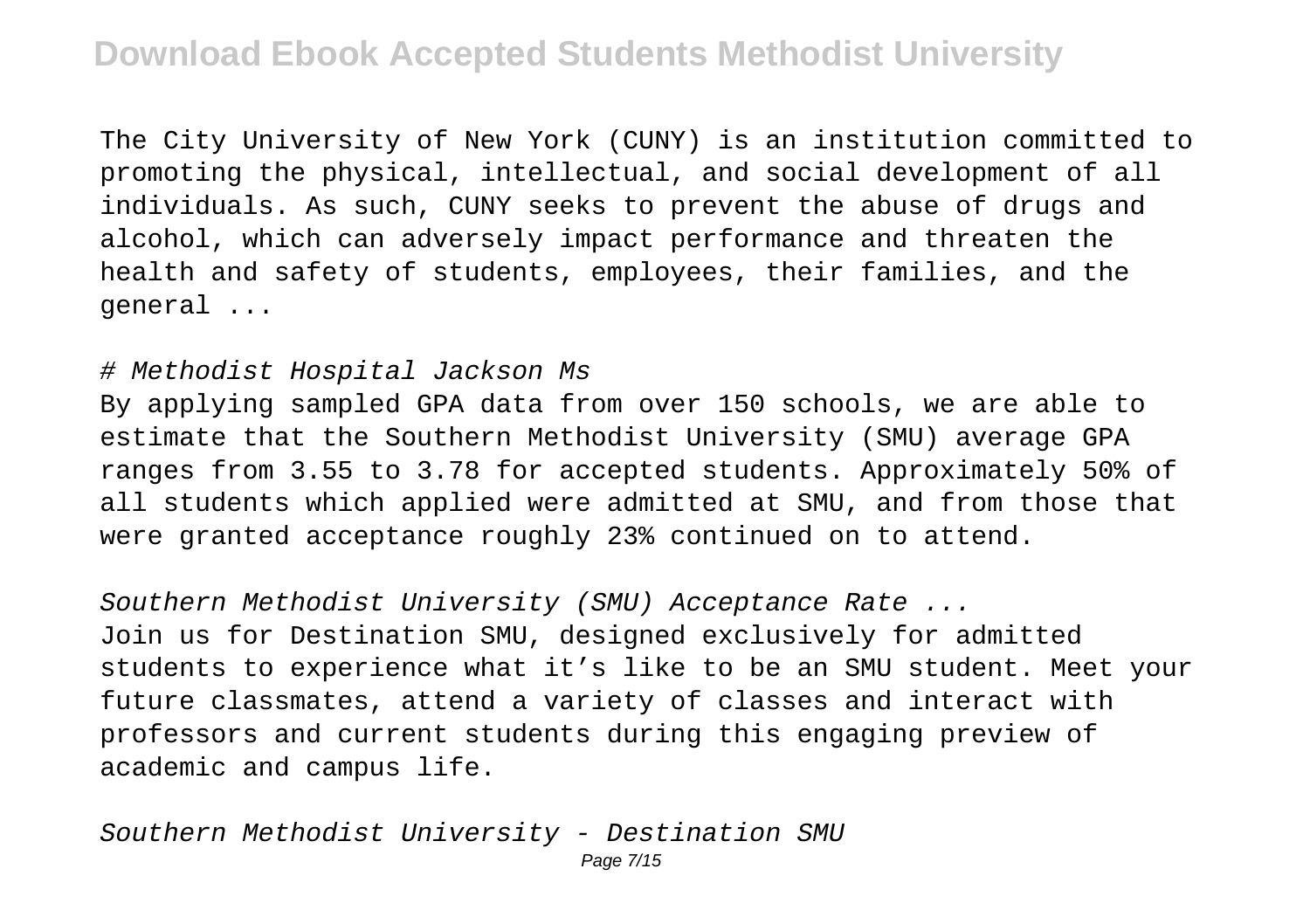Kenyan Muslim students and Methodist school lock horns in Supreme Court over head covering Cases of religious conflicts in Kenya's education institutions are not new. For instance, students professing Seventh Day Adventism often find themselves in trouble when admitted to Catholic schools as they are required to go to class on Saturdays and to ...

Kenyan Muslim students and Methodist school lock horns in ... Apply Online. Chancellor's Scholarship. Sponsored by: Syracuse University Selection is based on academic credentials and performance, standardized tests, class rank, extracurricular activities, portfolio or audition results (if applicable), community involvement, and overall citizenship and character.

Winner of the 1999 Pulitzer Prize for Drama, the New York Drama Critics Circle Award, the Drama Desk Award, the Outer Critics Circle Award, the Lucille Lortel Award, and the Oppenheimer Award Margaret Edson's powerfully imagined Pulitzer Prize–winning play examines what makes life worth living through her exploration of one of existence's unifying experiences—mortality—while she also probes the vital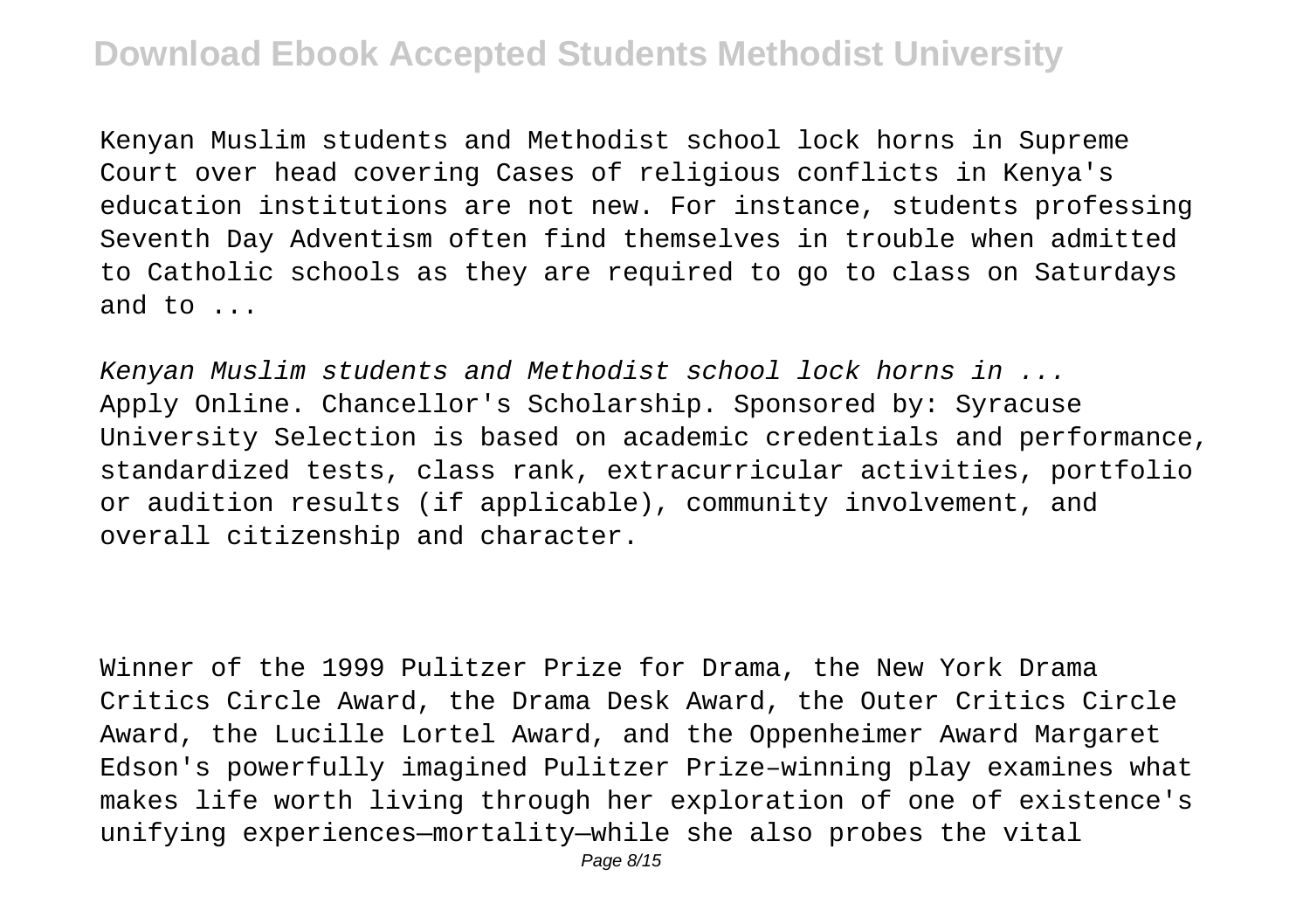importance of human relationships. What we as her audience take away from this remarkable drama is a keener sense that, while death is real and unavoidable, our lives are ours to cherish or throw away—a lesson that can be both uplifting and redemptive. As the playwright herself puts it, "The play is not about doctors or even about cancer. It's about kindness, but it shows arrogance. It's about compassion, but it shows insensitivity." In Wit, Edson delves into timeless questions with no final answers: How should we live our lives knowing that we will die? Is the way we live our lives and interact with others more important than what we achieve materially, professionally, or intellectually? How does language figure into our lives? Can science and art help us conquer death, or our fear of it? What will seem most important to each of us about life as that life comes to an end? The immediacy of the presentation, and the clarity and elegance of Edson's writing, make this sophisticated, multilayered play accessible to almost any interested reader. As the play begins, Vivian Bearing, a renowned professor of English who has spent years studying and teaching the intricate, difficult Holy Sonnets of the seventeenthcentury poet John Donne, is diagnosed with advanced ovarian cancer. Confident of her ability to stay in control of events, she brings to her illness the same intensely rational and painstakingly methodical approach that has guided her stellar academic career. But as her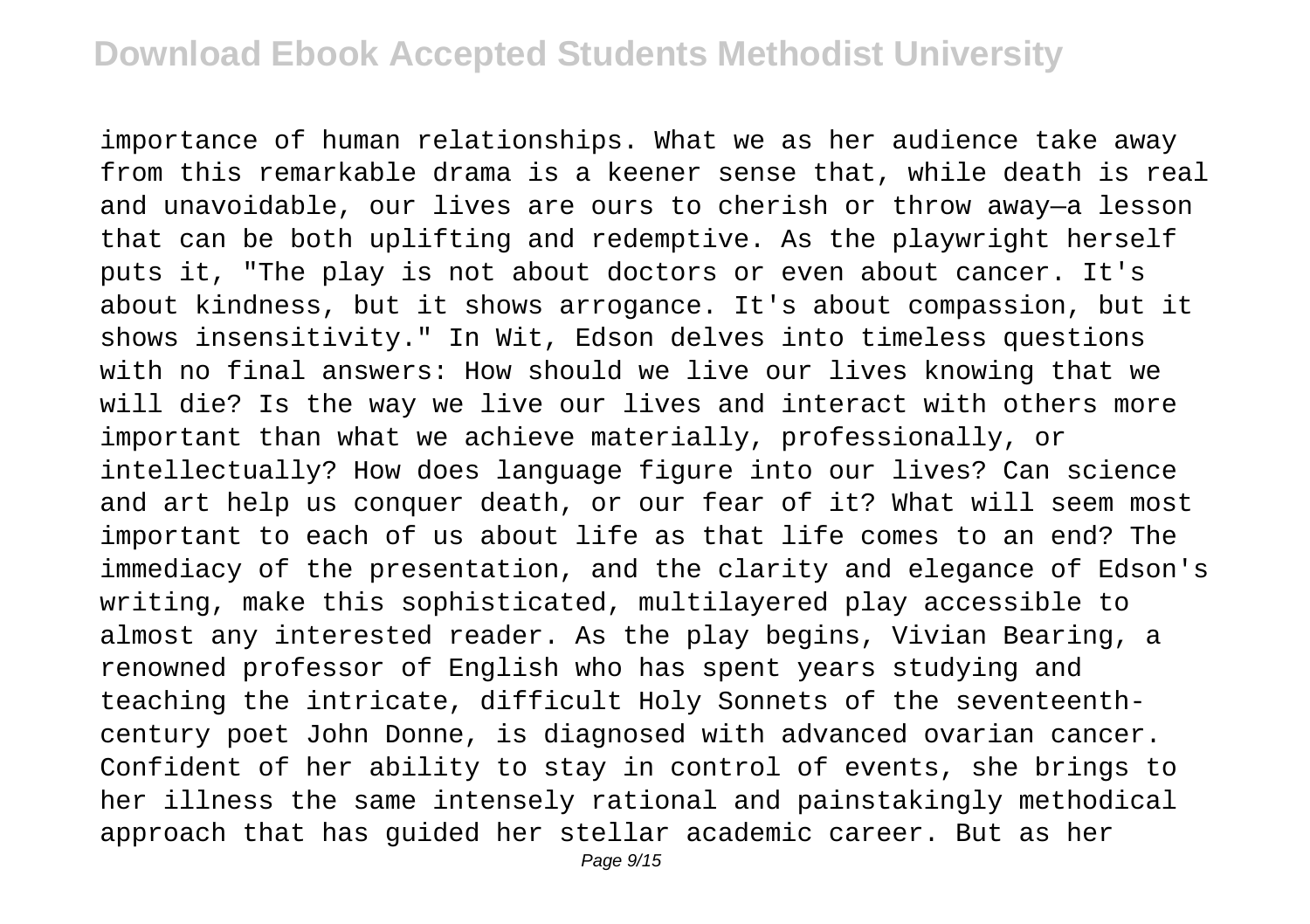disease and its excruciatingly painful treatment inexorably progress, she begins to question the single-minded values and standards that have always directed her, finally coming to understand the aspects of life that make it truly worth living.

"Wesley and Methodist Studies " ("WMS") publishes peer-reviewed essays that examine the life and work of John and Charles Wesley, their contemporaries (proponents or opponents) in the eighteenth-century Evangelical Revival, their historical and theological antecedents, their successors in the Wesleyan tradition, and studies of the Wesleyan and Evangelical traditions today. Its primary historical scope is the eighteenth century to the present; however, "WMS" will publish essays that explore the historical and theological antecedents of the Wesleys (including work on Samuel and Susanna Wesley), Methodism, and the Evangelical Revival. "WMS" has a dual and broad focus on both history and theology. Its aim is to present significant scholarly contributions that shed light on historical and theological understandings of Methodism broadly conceived. Essays within the thematic scope of "WMS" from the disciplinary perspectives of literature, philosophy, education and cognate disciplines are welcome. "WMS" is a collaborative project of the Manchester Wesley Research Centre and The Oxford Centre for Methodism and Church History, Oxford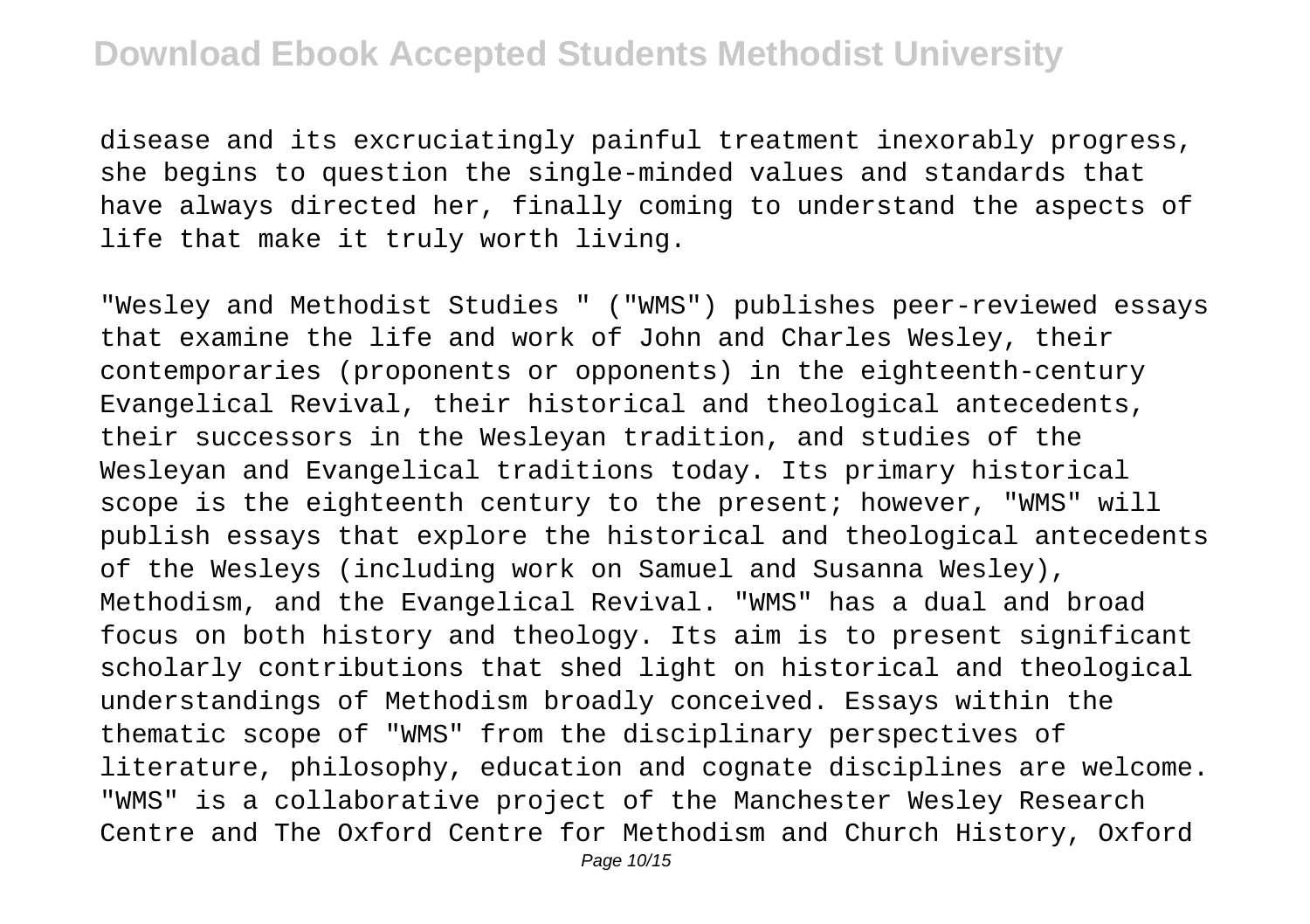Brookes University.

This book evaluates the institutional environments of China and the United States, and the West more broadly, and how they affect their trading relationship, with specific emphasis on intellectual property theft and other allegations of unfair competition. The economic and political characteristics of the two countries affect the balance of power in their trading relationship, with ramifications far beyond jobs and output. The major theme is China's ability to free ride on Western institutions through intellectual property theft and extortion. This free riding is far more than just infringing patents and reaping profits; it creates a combination of incentives for political pressures in the West that diminish the free market and liberal Western values. The result is the classic result of free riding – underprovision, or degeneration, of the Western institutions that made the West prosperous and free. At the same time, China's economic might, military prowess, and global soft power increase, often with deleterious effects for freedom and free markets. This book is distinctive because it integrates public choice ideas about economic institutions, state action, and strategic behavior into international trade. It also takes account of the economic characteristics of China and the West and explains why they present a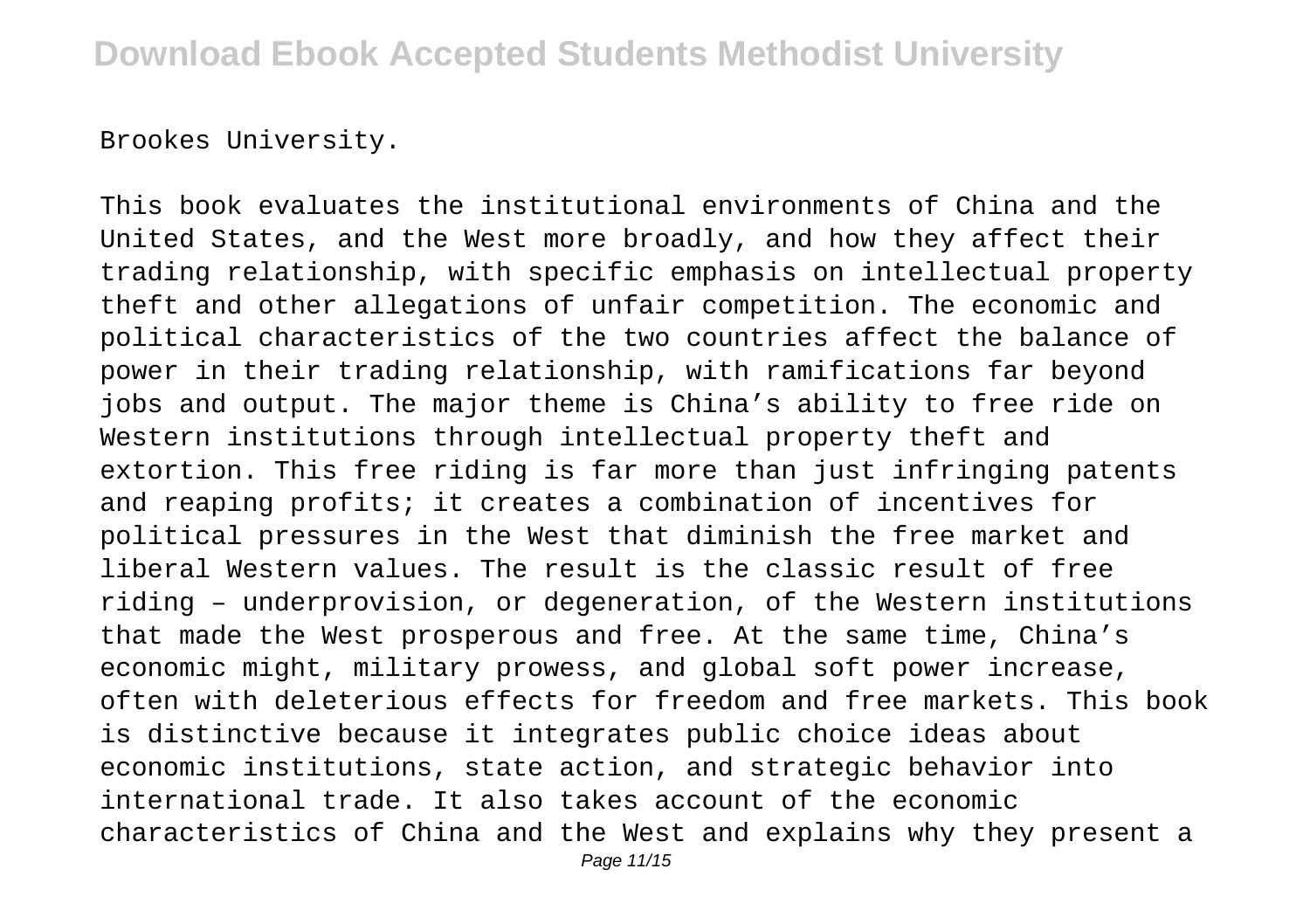situation that is fundamentally different from other trade disputes. Institutions and political influence are central to this book's analysis of trade, which can be more dangerous and more disguised than the welfare gains from trade. Providing a concise and lucid distillation of pressing issues, this book is critical reading for scholars studying trade with China and its effects on both global and Western innovation, economic output, soft power, and freedom more broadly.

At first glance, preaching and advertising seem worlds apart from one another. One tries to proclaim love of God and neighbor; the other tries to sell you something that you may or may not need. Yet both must compete with other ways we receive and process information in an increasingly distracted world. While most of the time preaching simply tries to muddle through this situation, advertising knows that it must continually relearn how to reclaim its audience's attention–and keep it. Believing that preaching can benefit from advertising's laser focus on how to make its message stick, O. Wesley Allen, Jr. (a preaching professor) and Carrie La Ferle (a professor of advertising) have written this first-of-its-kind book on what preachers can learn from advertising. Examples of these lessons include: • Sharpening one's analysis to understand the congregation better • Encoding a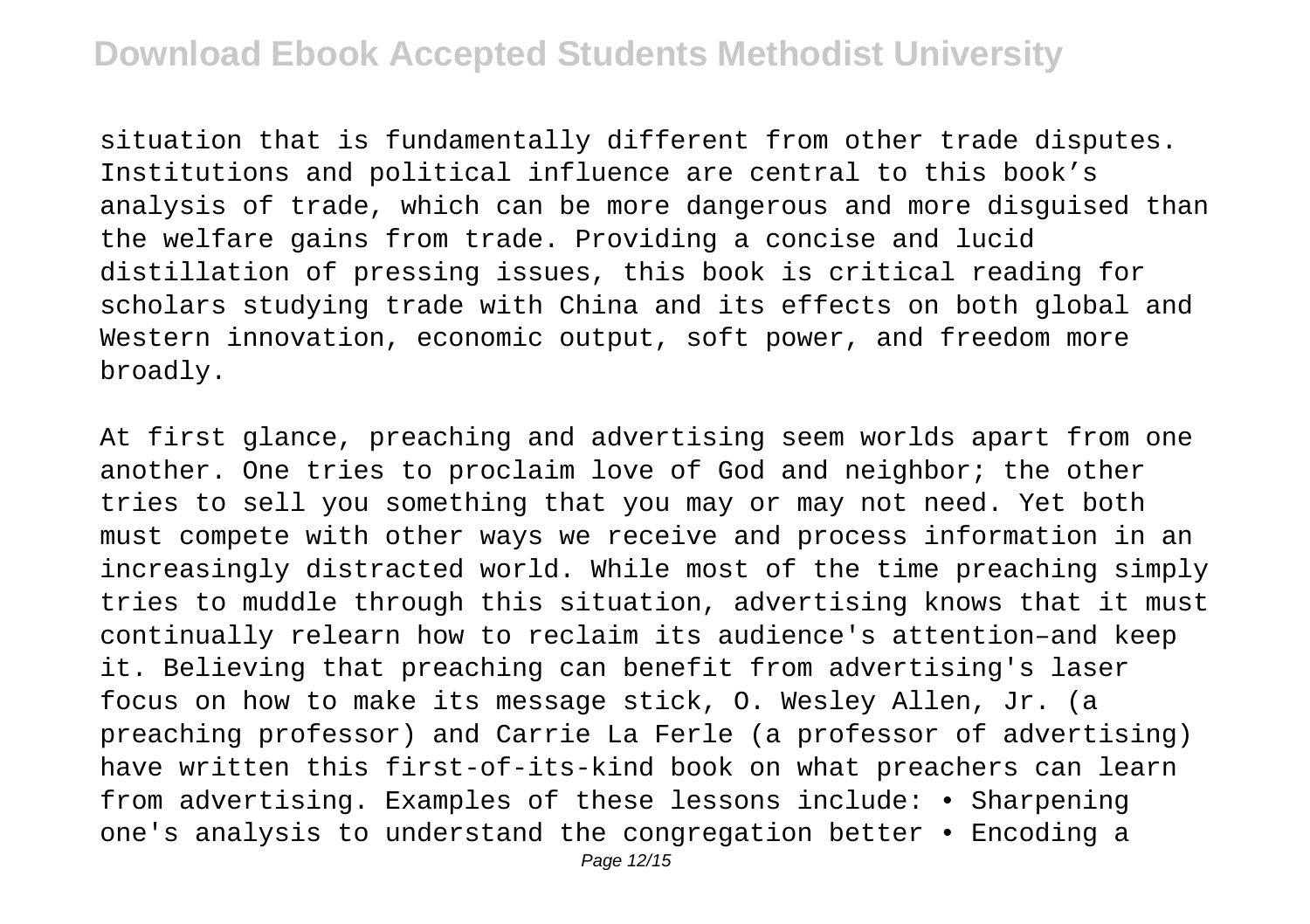message so that listeners can decode it for their individual lives • Understanding how the form of the sermon leads to greater or lesser effectiveness • Building the sermon around imagery and narrative

Explores the emergence of African Methodism within the black Atlantic and how it struggled to sustain its liberationist identity.

The Routledge Companion to Literature and Food explores the relationship between food and literature in transnational contexts, serving as both an introduction and a guide to the field in terms of defining characteristics and development. Balancing a wide-reaching view of the long histories and preoccupations of literary food studies, with attentiveness to recent developments and shifts, the volume illuminates the aesthetic, cultural, political, and intellectual diversity of the representation of food and eating in literature.

College guides written by students for students. Southern Methodist University Students Tell It Like It Is This insider guide to Southern Methodist University in Dallas, TX, features more than 160 pages of indepth information, including student reviews, rankings across 20 campus life topics, and insider tips from students on campus. Written Page 13/15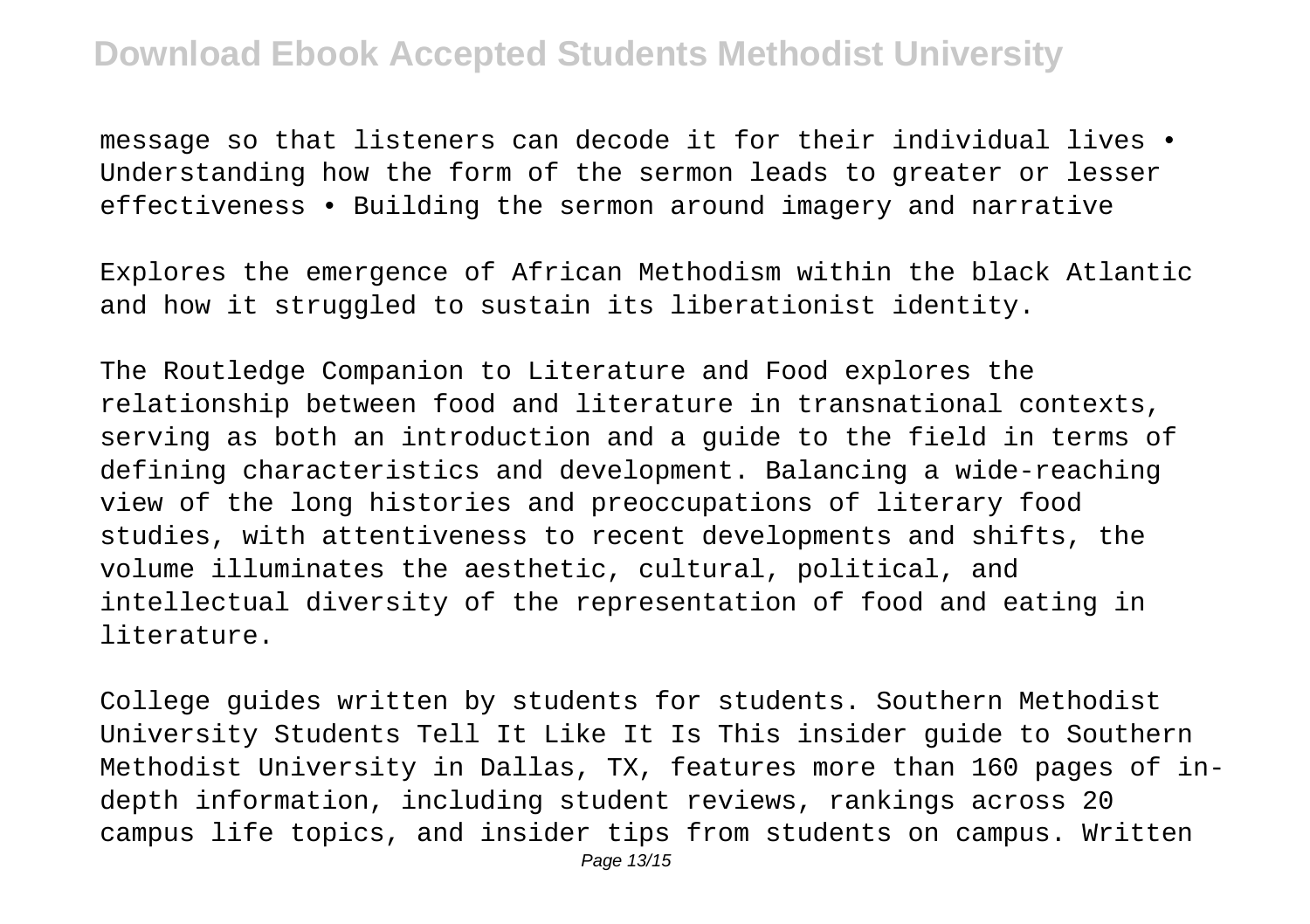by a student at Southern Methodist, this guidebook gives you the inside scoop on everything from academics and nightlife to housing and the meal plan. Read both the good and the bad and discover if SMU is right for you. One of nearly 500 College Prowler guides, this Southern Methodist guide features updated facts and figures along with the latest student reviews and insider tips from current students on campus. Find out what it s like to be a student at Southern Methodist and see if SMU is the place for you.

An intertextual examination of popular films and scripture.

With the decision to provide of a scholarly edition of the Works of John Wesley in the 1950s, Methodist Studies emerged as a fresh academic venture. Building on the foundation laid by Frank Baker, Albert Outler, and other pioneers of the discipline, this handbook provides an overview of the best current scholarship in the field. The forty-two included essays are representative of the voices of a new generation of international scholars, summarising and expanding on topical research, and considering where their work may lead Methodist Studies in the future. Thematically ordered, the handbook provides new insights into the founders, history, structures, and theology of Methodism, and into ongoing developments in the practice and